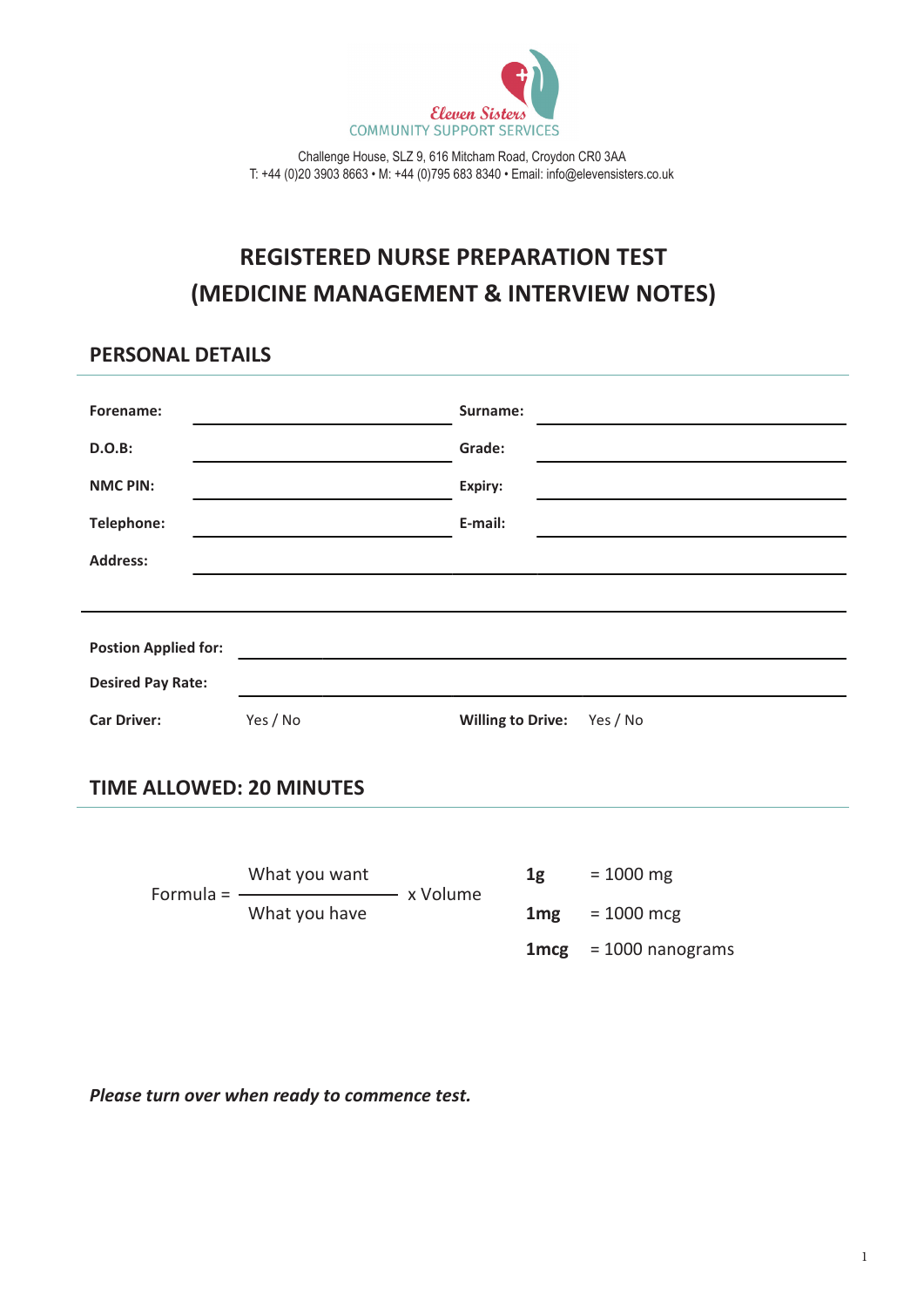

# **PART 1: MEDICINE MANAGEMENT**

| <b>Question 1</b>                                                                                                                         |  |
|-------------------------------------------------------------------------------------------------------------------------------------------|--|
| The prescription chart states Digoxin<br>250mcg to be given. The ward stock is<br>125mcg. How many tablets will you<br>administer?        |  |
| <b>Question 2</b>                                                                                                                         |  |
| You are to give Ampicillin 375mg. The<br>ward stock is 250mg/5ml. How many<br>will you administer?                                        |  |
| <b>Question 3</b>                                                                                                                         |  |
| You need to administer s/c Heparin<br>2500mg/ml. The drug is dispensed<br>in 5000mg/ml. How many mls will<br>you administer?              |  |
| <b>Question 4</b>                                                                                                                         |  |
| You have a prescription of<br>Hydrocortisone 10mg to administer. Your<br>stock is 25mg/1ml ampoules. How many<br>mls will you administer? |  |
| <b>Question 5</b>                                                                                                                         |  |
| You have asprin 75mgs in stock. The<br>prescription is 300mg. How many<br>tablets will you administer?                                    |  |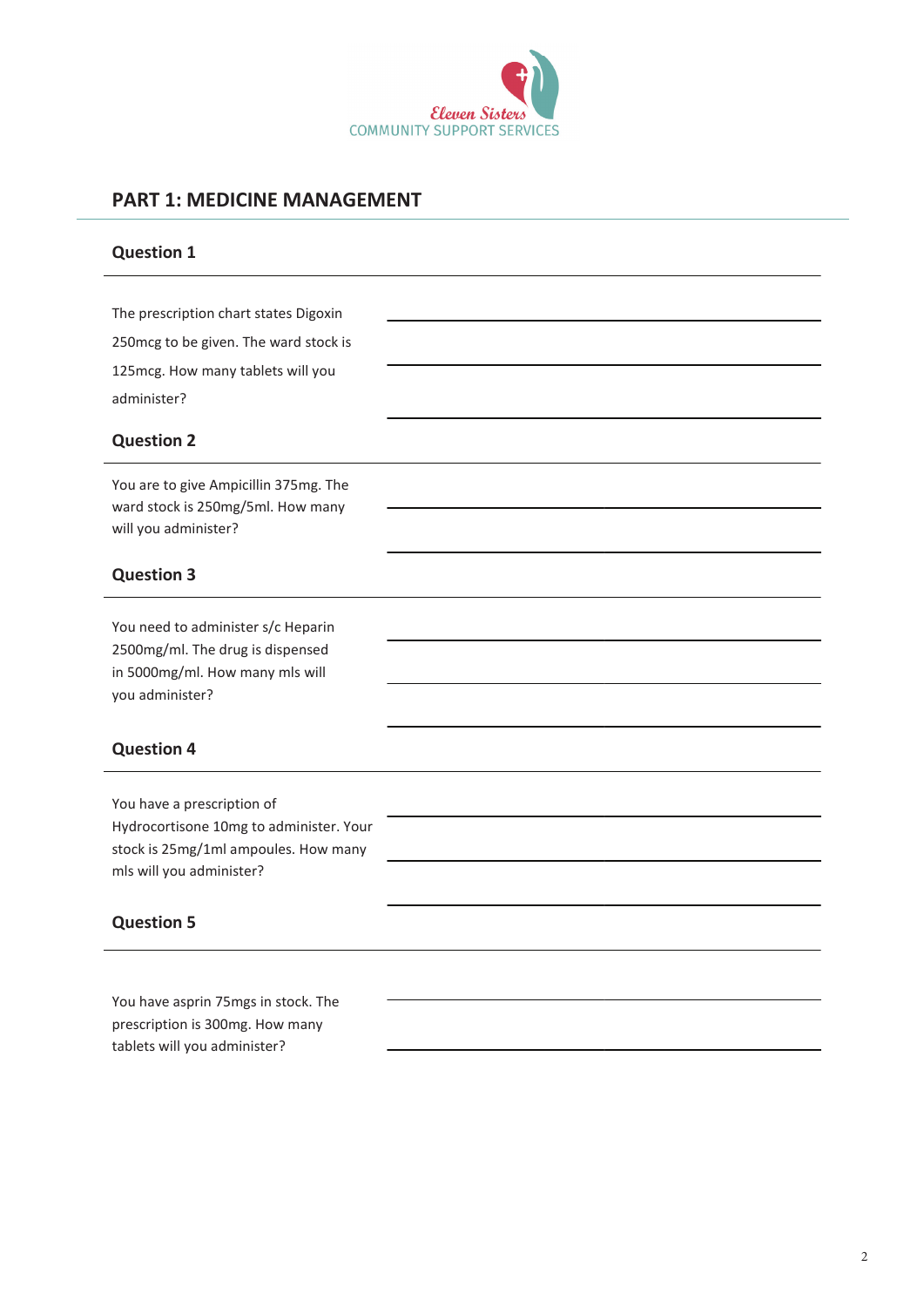

#### **Question 6**

Convert 0.300L to mls.

#### **Question 7**

How many micrograms in a milligram?

#### **Question 8**

A prescription is sodium valproate 300mg. Stock available is in 200mg tablets. How many tablets will you administer?

#### **Question 9**

You have dihydrocodeine 30mg tablets and a 0.06g prescription. How many tablets will you administer?

#### **Question 10**

You have bendrofluazide 2.5mg tablets in stock. The doctor prescribes a 10mg dose. How many tablets will you administer?

# **PART 2: INTERVIEW**

#### **Question 1**

What is the importance of record keeping as a nurse?

#### **Question 2**

When you pass a nasogastric tube, how will you confirm that it is in the correct place?